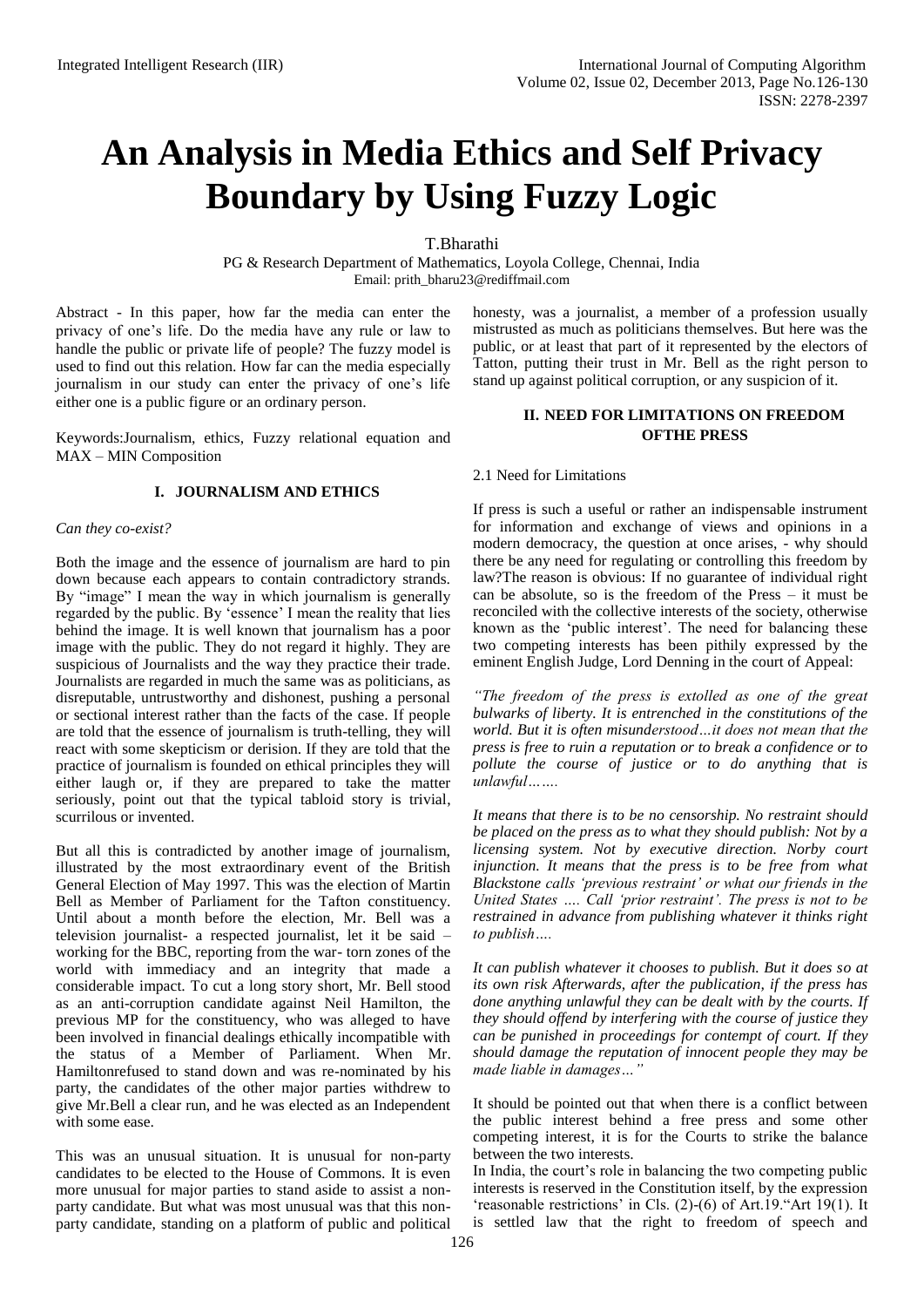expression. So, it includes the liberty of the Press."Quite recently a significant ordinance, commonly called POTO(Prevention of Terrorism Ordiance,2001), was promulgated to provide stringent measures and punishment, if a person receiving or in possession of information, which he knows or believes to be of material assistance:

1) In preventing the Commission of a Terrorist Act;

2) In securing the apprehension, prosecution or conviction of any other person for the offence involving the commission, preparation or instigation of such an act; fails without reasonable cause that information, as soon as reasonably practicable, to the police.

2.2 Ambit of Freedom of Press: Matters of Public Interest

- 1. Since the foundation of the demand for freedom of the Press in a Democracy as well as its limitations under various regulatory laws is 'public interest' in the free publication of news and views in which the public should be interested as a part of their political education and for the vindication of their rights, it is essential, at the outset, to ascertain the tests to determine whether the publication of a particular matter would be called for in the 'public interest'.
- 2. Without being exhaustive, it may be broadly asserted that the following would constitute matters of 'public interest':
- a. The exercise of governmental functions, statutory powers and duties.
- b. Any transaction which is carried on by a person or persons for the public benefit, as distinguished from private profit, e.g. charitable institutions.
- c. Discharge of public functions, e.g. transport, hospital, health services or the official conduct of a public official.
- d. Judicial proceedings, excepting those which the Court would be entitled to hear in camera because they relate to private affairs or the countervailing public interests of decency, morality or safety of the State, matters which require secrecy, e.g., trade secrets.
- e. Detection or investigation of crimes, so long as it does not come to court, and does not constitute and interference with the ordinary course of justice.
- f. Purity of food, drugs.
- g. Financial affairs of companies in which the public have interest.

## 2.3 Liability for Abuse of Freedom of the Press

1. Any civilized society where individual rights are declared and enforced, whether by ordinary law or by the Constitution, the right implies a duty not to abuse that right; for, the right being guaranteed to all citizens alike, it would be hollow to others unless one individual respects the similar rights of others or acts within the bounds of his own right, and does not affect the other rights of other individuals.

2. This limitation, arising out of the 'due recognition and respect for the rights and freedoms of others' is expressly laid down in Art 29(3) of the Universal Declaration of Human Rights,1948.

3. "Free communication of thoughts and ideas is one of the most precious rights of man", in the same way every citizen was "subject to responsibility for abuse of this liberty in cases contemplated by law".

*A*. The guarantee of freedom of speech and of the press was intended to ensure that changes in the government may be effected by peaceful means. The state has the right to interfere if this freedom is abused by inciting people to resort to violence.

B. Freedom of speech or of the Press was not intended to be an 'unbridled licence' or uncontrolled licence' to do anything inimical to the 'public welfare' the concept of which is wider than the prevention of subversion of the government by violence. The state is accordingly, entitled to punish those who abuse this freedom by utterances 'tending to corrupt public morals, incitement to crime, or disturb the public peace......... Endangering the foundations of organized government and threatening its overthrow by unlawful means', or utterances causing 'private injury'.

C. No less imperative is the need to protect another person's reputation from an unbridled license to publish whatever a man may please, without any responsibility, regarding another person. The damage caused by libel (i.e,written defamation) is irreparable, and its viciousness can only be expressed in the picturesque language in an early American case.

#### 2.4 Classification of the Limitations

1. In India, a journalist, a printer, publisher or proprietor of newspaper or an author has to take care that he does not violate any of the restrictions which have been imposed on the freedom of the Press by a number of statutes, founded on different aspects of the need for social or public control.

2. Some of these statutes, again have a constitutional foundation, e.g. those which have been passed to enforce the grounds of restrictions envisaged by CL (2) or (6) of Art 19; while others are general laws applicable to the public, including the Press.

3. Besides statutory limitations, there are certain limitations which are founded on English common law, are all still unmodified, e.g. those founded on the common law of torts, such as the civil wrongs of defamation, breach of confidence, invasion of privacy and the like.

4. Some of the limitations, again, are founded on reasons of State or public policy, such as 'official secrets, while others are founded on private rights, such as copyright.

#### 2.5 Prior Restraint and Subsequent Punishment

The limitations or restrictions so far imposed on the Press in India may be classified under two broad heads, according to the time when the restriction or sanction operates. The anticipatory measures are *regulatory* in nature while the postpublication sanctions are *Penal*.

#### 2.5.1.Prior Restraints

Since, 'prior restraint' , in contradistinction with 'Subsequent punishment', means any kind of interference or control exercised by the State over the freedom of the Press at any stage prior to publication of the alleged offending material, the expression 'prior restraint' would comprehend different kinds of restraint.

I*Licensing:* Of these kinds of restraint, the earliest and historical form is licensing.

II *Censorship:* "Further publication" of a journal or of matter of a specified kind would be barred without "advance approval of an executive official".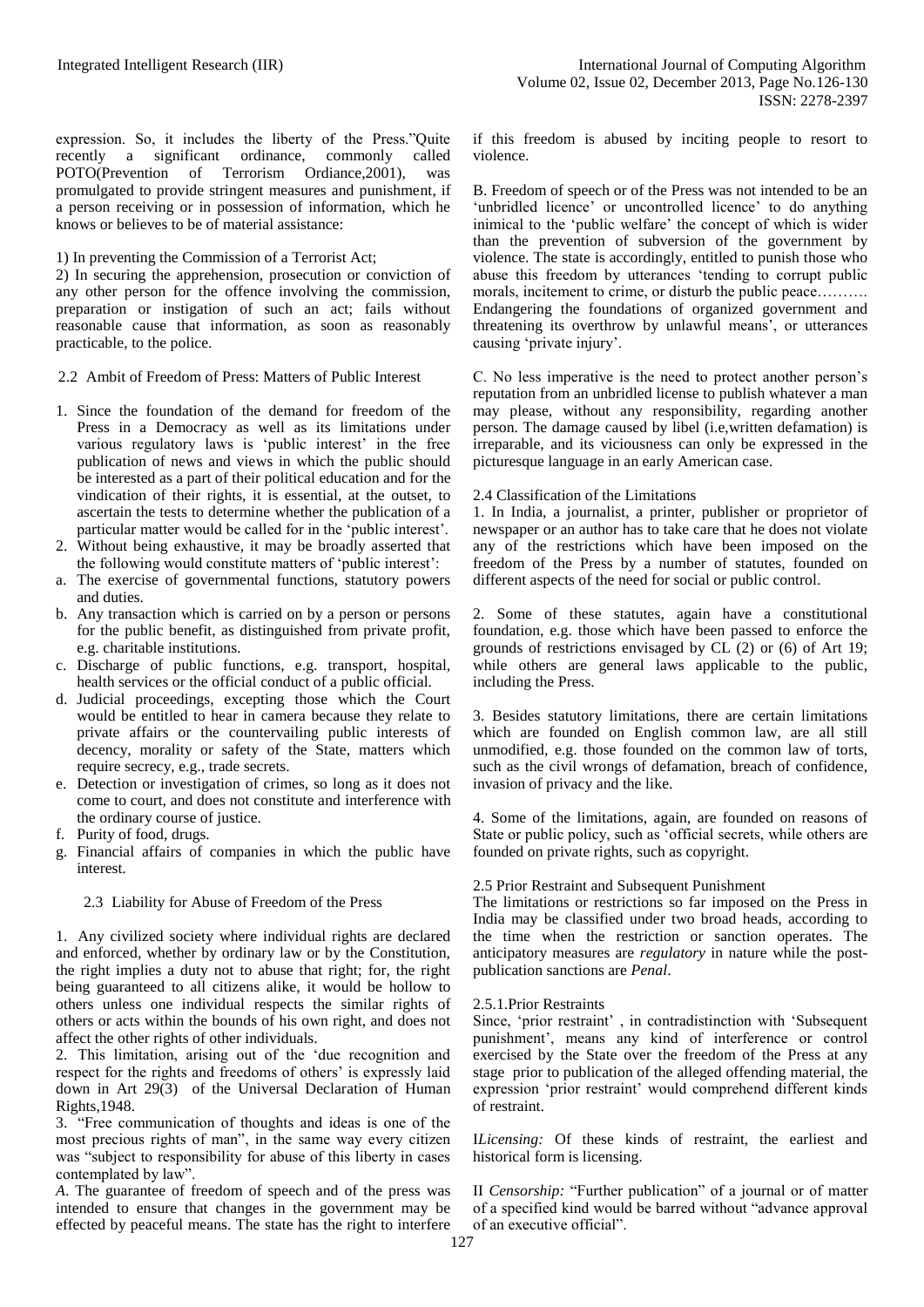III*Prohibition of prejudicial publication:* The matter cannot be published even with anybody's approval.

IV*Blacklisting:*An administrative authority compiles a list of objectionable publications, e.g. on the ground of obscenity, and then warns the publishers that unless they 'co-operate', legal action may be taken in respect of these listed publications.

V*Security for good behavior from persons disseminating offending publications*

VI*Prohibition of entry into specified area:* To prevent a breach of the peace, S.144 of the Criminal Procedure Code, 1973, empowers a specified Magistrate to issue a temporary prohibitory order against a Press to abstain from publishing any prejudicial matter, such as a matter inciting a communal riot, without previous scrutiny by the Magistrate. This power would include the power to prohibit the entry of a prejudicial publication within an area.

VII*Registration:* A law may simply require that a Press can function only after it is registered with a specified authority, after making certain declarations, as under the Press and Registration of Books Act, 1867, In India.

VIII*Demand and forfeiture of security:* Seditions, obscene, inciting violence and the like.

IX*Control over the supply of paper:* The price of printing paper.

X*Control over sources of information or news agencies*

XII*Control over supply of Government advertisements*

2.5.2 Post - Publication Restraint

1.These are various legal provisions which create offences and provide for punishment of a person who commits such offence by printing, publishing or circulating an objectionable matter which is prohibited by the law:

- a. Sedition
- b. Promoting class hatred
- c. Obscenity
- d. Injuring religious feelings
- e. Defamation
- f. Public mischief i.e., incitement to mutiny, to commit offence against the State or against public tranquility or against any other class or community.
- g. Contempt (Disrespect) of Court.
- h. Injurious advertisements, Drugs & Magic Remedies
- i. Publication of official secrets
- j. Harmful Publications

2. Forfeiture(fine) of printed or published copies

3.Depriving specified newspapers of Government advertisements

4. Books and Newspapers, failure to deliver copies to Public libraries.

5. Class hatred.

6. Conspiracy: A journalist or publisher may be held liable for conspiracy to cheat, if he enters into an agreement to infringe a person's copyright, causing loss to him.

7. Defamation: The making or publication of any imputation against a person,with the intention to harm him or with reason to believe that it will harm him, is an offence punishable under S.499. I.P.C.

8. Particulars of printing, etc, omission to mention(to print the names of printer and publisher).

9. Prize competitions: Apart from defined competition like puzzle, then it is punishable.

10. Prizechits, Money circulation Schemes

11. Public mischief: publish or circulate any statement, rumor or report.

12. Privacy as a limitation on freedom of the Press

It is assumed that the State may legitimately prohibit the publication of news which intrudes upon the privacy of private individuals, without any public interest being involved in the disclosure. It would, thus, be permissible for a State to make it unlawful to use "for advertising purposes, or for the purposes of trade, the name, portrait or picture of any living person without having first obtained the written consent of such person".But, it would not be punishable if the person photographed was a 'public figure'. But it would not be constitutional for the State to penalize the Press for having published accurate information from judicial records which are open to public inspection, even though such publication mentions the name of the victim of a rape, which was available from such records. There cannot be any right of privacy when the news is available from public sources and judicial records of proceedings which were not held in camera and which are open to public inspection.

| $\mathcal{X}$ |     |     |
|---------------|-----|-----|
| $x_{2}$       | 0.8 |     |
| $x_{2}$       |     | 0.6 |

2.6 Confidentiality as a Ground of Limitation

A person, who receives some information from another, in Confidence, shall not misuse such confidential information to the detriment of the person who had confided that information to him. The Sanction against a wrongful disclosure of confidential information is an action for breach of confidence, in which damages and injunction may be awarded in proper cases. "It is in the public interest that confidence should be respected."

## **III. THEORETICAL FOUNDATIONS**

## 3.1 Fuzzy Set Theory and Fuzzy Relational Equations

Fuzzy set theory or fuzzy logic has become important because of their flexible nature. Fuzzy sets or fuzzy logic is not actually fuzzy, however they are more precise. Fuzzy logic is a precise logi of imprecision and approximate reasoning. Thus fuzzy sets are sets whose elements have degrees of membership. The formal definition of a fuzzy set is as follows: Let  $E$  be any set and let x belongs to E, then  $A$  is contained in  $E$ , that's fuzzy subset A of E is a set of ordered pairs  $\{(x, \mu A(x))\}$  for all x belongs to  $E$ , where  $\mu A(x)$  is the membership characteristic function, takes its values in a totally ordered set  $M$  and which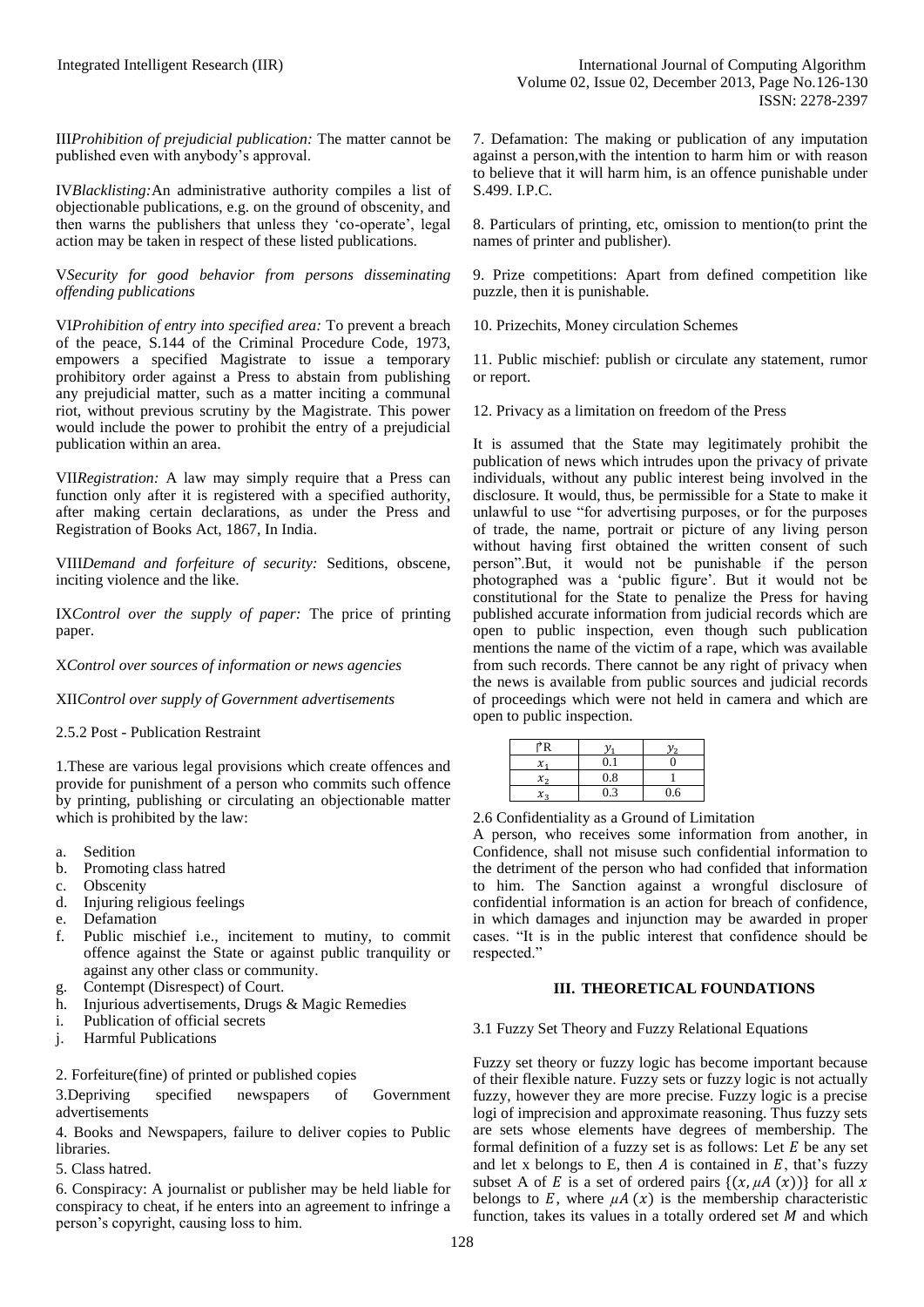indicates the degree or level of membership. Mis usually the interval  $[0,1]$  and is called the membership set.

#### 3.2 Fuzzy Relations

A fuzzy relation can be exhibited between any two sets. A fuzzy relation in  $E_1 \times E_2$  is written as *xRY* for *x* belongs to E1, y belongs to  $E_2$ . Let P be the product of n-sets i.e.,  $\cdots \times E_n$  and *M* be its membership set. A fuzzy *n*-ary relation is a fuzzy subset of P taking its values in  $M$ .

Example Let  $E_1 = \{x_1, x_2, x_3\}, E_2 = \{y_1, y_2\}, M = [0,1].$ 

3.3 Fuzzy Relational Equations in Journalism and Ethics

All human activities are subject to human bias and human error, so do human decisions. Science is not immune from this law. Our knowledge advances due to effort of science. With a goal of maximizing our advancement and minimizing error, we make lot of efforts. But the proof in science is always a burden to the person who proposes a hypothesis. So in this work we have shown that how can the media be analyzed using fuzzy relational equations. Using this we can find out boundary of media and self-privacy. We have tried to solve this using fuzzy.

## **IV. BASIC NOTATIONS**

4.1 The Notion Of Fuzzy Relational Equatuions Based Upon The Max Min:

Composition was first investigated by Sanchez. He studied conditions and theoretical methods to resolve fuzzy relations on fuzzy sets defined as mappings from sets to  $[0, 1]$ . Some theorems for existence and determination of solutions of certain basic fuzzy relation equations were given by him. However the solution obtained by him is only the greatestelement (or the maximum solution) derived from the max-min(or min-max) composition of fuzzy relations. Since then many researchers have been trying to explore the problem and develop solution procedures. Max-min composition is commonly used when a system requires conservative solutions in the sense that the goodness of one value cannot compensate the badness of another value. In reality there are situations that allow compensability among the values of a solution vector.

In such cases the min operator is not the best choice for the intersection of fuzzy sets, but max-product composition, is preferred since it can yield better or at least equivalent result.

#### 4.2 Fuzzy Relational Equations

- 1. A fuzzy relation in  $E_1 \times E_2 \times \cdots \times$  will be written as  $xRy$ . For x belongs to  $E_1$ , y belongs to  $E_2$ .
- 2. Let P be the product of n sets  $(E_1 \times E_2 \times \cdots \times E_n)$  and M its membership function.

A fuzzy  $n$ -ary relation is a fuzzy subset of  $P$  taking its values in  $M$ .

#### MAX – MIN Composition

Let P is contained in  $X \times Y$  and Q is contained in  $Y \times Z$ . Let *x* belongs to  $X$ ,  $y$  belongs to  $Y$ ,  $z$  belongs to  $Z$ .

|                   |  | Define $MAX - MIN$ composition of P and Q denoted by |  |  |  |
|-------------------|--|------------------------------------------------------|--|--|--|
| $P \circ O = R$ . |  |                                                      |  |  |  |

| $\mu P \circ Q(x, z) =$                                                                                                                                                                                                                                                                                                                                                                                                                                                                                                   | $\mathbf{P}$<br>$X_1$ 0.1<br>$X_2$<br>$X_3$ 0.8 | $Y_1$ | $Y_2$ $Y_3$ $Y_4$ $Y_5$<br>$0.3$ 0<br>$0.3$ $0.5$ 0<br>$\mathbf{0}$ | $\overline{1}$ | <i>MAX</i> [ <i>MIN</i> $(\mu P(x, y), \mu Q(y, z))$ .<br>$\sim$ 1.<br>0.2<br>0.4 | 0.7<br>$\overline{1}$<br>0.3 |  |
|---------------------------------------------------------------------------------------------------------------------------------------------------------------------------------------------------------------------------------------------------------------------------------------------------------------------------------------------------------------------------------------------------------------------------------------------------------------------------------------------------------------------------|-------------------------------------------------|-------|---------------------------------------------------------------------|----------------|-----------------------------------------------------------------------------------|------------------------------|--|
| Let $(x, z) = (x_1, z_1)$<br>MIN [ $\mu P(x_1, y_1)$ , $\mu Q(y_1, z_1)$ ]<br>$=$ MIN $(0.1, 0.9)$<br>$= 0.1$<br>MIN $[\mu P(x_1, y_2), \mu Q(y_2, z_1)]$<br>$=$ MIN (0.3,0.2)<br>$= 0.2$<br>MIN $[\mu P(x_1, y_3), \mu Q(y_3, z_1)]$<br>$=$ MIN $(0,0.8)$<br>$= 0$<br>MIN $[\mu P(x_1, y_4), \mu Q(y_4, z_1)]$<br>$=$ MIN $(1,0.4)$<br>$= 0.4$<br>MIN $[\mu P(x_1, y_5), \mu Q(y_5, z_1)]$<br>$=$ MIN $(0.7,0)$<br>$= 0.$<br>MAX [MIN $\mu P(x_1, y_1)$ , $\mu Q(y_1, z_1)$ ]<br>$= MAX [0.1, 0.2, 0.0.4, 0]$<br>$= 0.4$ |                                                 |       |                                                                     |                |                                                                                   |                              |  |

Continuing in this way,

| R         | $z_1$ | $\mathbf{z}_2$ | $Z_3$ | $Z_4$ |
|-----------|-------|----------------|-------|-------|
| $\rm X_1$ | 0.4   | 0.7            | 0.3   | 0.7   |
| $X_2$     | 0.3   |                | 0.5   | 0.8   |
| $X_3$     | 0.8   | 0.3            | 0.7   |       |

We study the law of the media and problem of self-privacy using Fuzzy Relational Equations.

The following attributes are taken as the main point for study:

 $C_1$  – Sedition.

 $C_2$  –Class hatred.

 $C_3$  –Defamation.

C4–Public mischief.

 $C_5$ -Privacy.

We have taken these five heads  $C_1$ ,  $C_2$ ,  $C_3$ ,  $C_4$ ,  $C_5$  related to the privacy of one's life as the rows of the fuzzy relational matrix.

|   | n               | ⇁<br>↵                        | -<br>L.        | - |
|---|-----------------|-------------------------------|----------------|---|
|   |                 |                               |                |   |
|   | $\Omega$<br>ے . |                               | $\sim$         |   |
|   | $\Omega$<br>c   |                               |                |   |
| 4 |                 | $\mathbf{v} \cdot \mathbf{v}$ | $\mathbf{v}$ . |   |
|   |                 |                               |                | ີ |

The main attributes/ heads  $A_1$ ,  $A_2$ ,  $A_3$ ,  $A_4$  related to law of the media.

 $A_1$ –Freedom of speech.

 $A_2$  – Public Interest.

 $A_3$ –Financial Affairs of companies in which the public have Interest.

A4–Discharge of public functions.